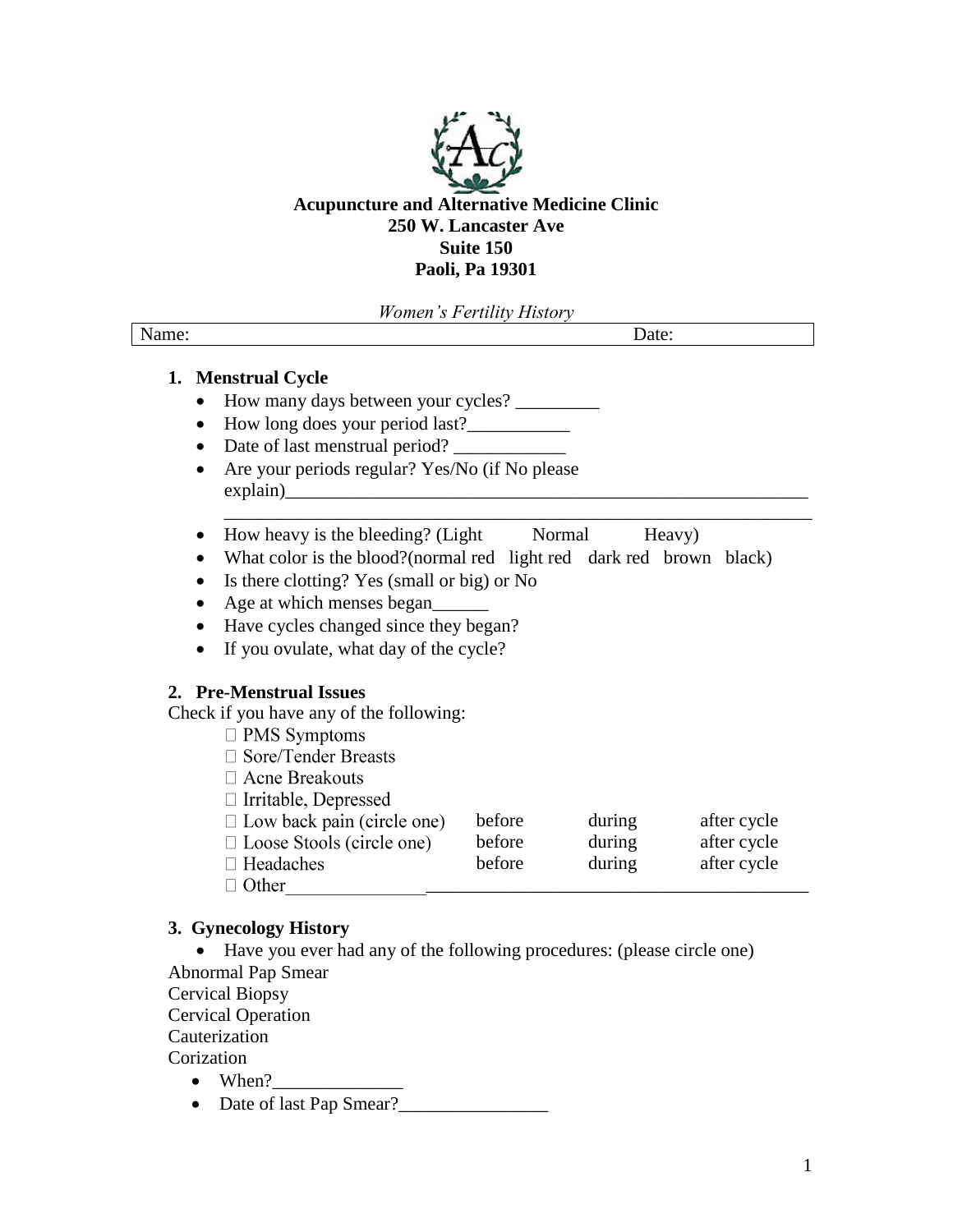- Other gynecological procedures?\_\_\_\_\_\_\_\_\_\_\_\_\_\_\_\_
- Gynecology Surgeries?
- Have you ever had any of the following?
- $\Box$  Yeast infections regularly
- □ Chronic Vaginal Discharge
- □ Painful Intercourse
	- Have you ever been diagnosed with any of the following?
- $\Box$  Endometriosis
- $\Box$  HPV (Human Papiloma Virus)
- $\Box$  Venereal Disease
- $\Box$  Chlamydia
- $\Box$  Genital Herpes
- $\Box$  Uterine Fibroids or Polyps
- $\Box$  Pelvic Adhesions
- $\Box$  Pelvic Inflammatory Disease
	- If yes to any of the above, when were you treated?\_\_\_\_\_\_\_\_\_\_\_\_\_\_\_\_\_\_\_\_\_\_\_\_\_\_\_\_
	- How were you treated?\_\_\_\_\_\_\_\_\_\_\_\_\_\_\_\_\_\_\_\_\_\_\_\_\_\_\_\_\_\_\_\_\_\_\_\_\_\_\_\_\_

|                  | <b>How Many</b> | Year |
|------------------|-----------------|------|
| Pregnancy        |                 |      |
| Children         |                 |      |
| <b>Abortions</b> |                 |      |
| Miscarriages     |                 |      |

## **Have you ever taken oral contraceptives?**

 **Yes or No** When? \_\_\_\_\_\_\_\_\_\_\_\_\_\_\_\_\_\_\_\_ How long? \_\_\_\_\_\_\_\_\_\_\_\_\_\_\_\_ Do you use an IUD? **Yes or No**

## **4. Fertility Treatment History**

How long have you been trying to conceive? Do you have a diagnosis related to infertility?\_\_\_\_\_\_\_\_\_\_\_\_\_\_\_\_\_\_\_\_\_\_\_\_\_\_\_\_\_\_\_\_\_ Have you had fertility treatments? Please explain when and by whom?

\_\_\_\_\_\_\_\_\_\_\_\_\_\_\_\_\_\_\_\_\_\_\_\_\_\_\_\_\_\_\_\_\_\_\_\_\_\_\_\_\_\_\_\_\_\_\_\_\_\_\_\_\_\_\_\_\_

\_\_\_\_\_\_\_\_\_\_\_\_\_\_\_\_\_\_\_\_\_\_\_\_\_\_\_\_\_\_\_\_\_\_\_\_\_\_\_\_\_\_\_\_\_\_\_\_\_\_\_\_\_\_\_\_\_ \_\_\_\_\_\_\_\_\_\_\_\_\_\_\_\_\_\_\_\_\_\_\_\_\_\_\_\_\_\_\_\_\_\_\_\_\_\_\_\_\_\_\_\_\_\_\_\_\_\_\_\_\_\_\_\_\_  $\mathcal{L}_\mathcal{L} = \{ \mathcal{L}_1, \mathcal{L}_2, \ldots, \mathcal{L}_N \}$ \_\_\_\_\_\_\_\_\_\_\_\_\_\_\_\_\_\_\_\_\_\_\_\_\_\_\_\_\_\_\_\_\_\_\_\_\_\_\_\_\_\_\_\_\_\_\_\_\_\_\_\_\_\_\_\_\_

Have you had a faalopian tube evaluation? **Yes** (normal or abnormal) **No**